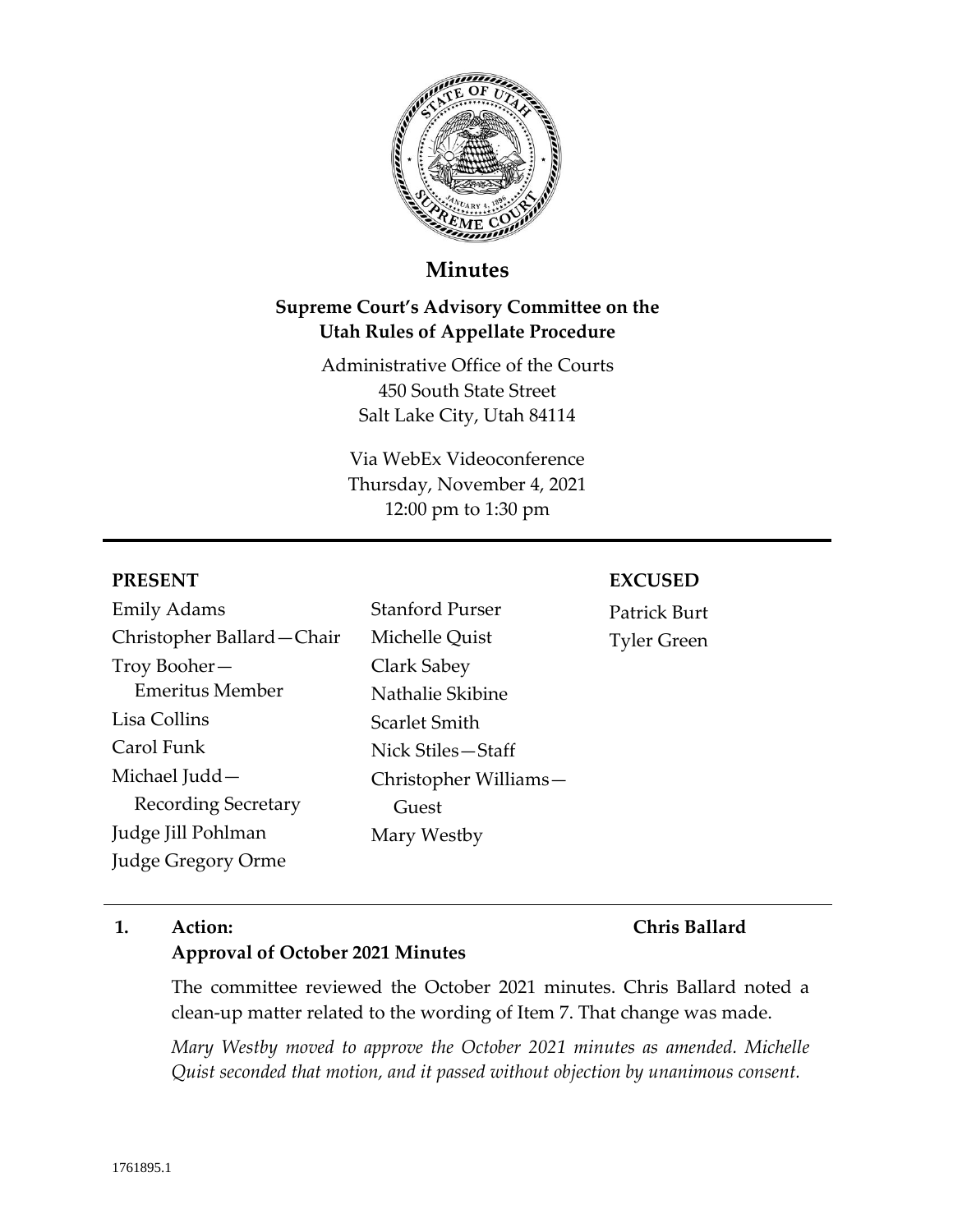#### **Nick Stiles**

# **2. Action: UCJA 4-206—Approved and Pending Versions**

Nick Stiles began the committee's discussion of UCJA 4-206 with a status update. A draft of that rule was scheduled to go before the policy and planning committee later the same day of the committee's November meeting. Mr. Stiles noted that this would likely represent the start of the process with policy and planning, and a second draft may therefore be needed. Mr. Stiles had circulated an initial draft, and Lisa Collins and Mary Westby and proposed and put together an alternate. After discussion, the committee determined that the best approach is for Mr. Stiles to present the second draft to the policy and planning committee. Troy Booher noted that the second draft does not seem to contemplate a time period to dispose of exhibits in a civil case when an appeal *is* taken, creating a possible gap when there is no eligibility for post-conviction appeal.

*After that discussion, Judge Orme moved that the committee authorize Mr. Stiles to present the second draft to the policy and planning committee. Mary Westby seconded that motion, and it passed without objection by unanimous consent.*

### **Stan Purser**

# **3. Action:**

## **Rule 25**

Again, the committee began its discussion of Rule 25 with a status update. When the committee last left those amendments, it had nearly finalized them, except for a question related to timing, which was found in section 25(g). In a discussion led by Stan Purser, the committee considered a proposal to break that subsection into two parts, one for when no motion is needed, second for when a motion has been filed. Judge Jill Pohlman offered a suggestion regarding notice timing in section 25(a). Chris Ballard recommended a change regarding "submission by the Office of the Attorney General. After working through those changes, the committee discussed *pro se*  practice and details regarding stipulations by parties. The committee's presumption, given the scope of the changes, is that the rule will be re-circulated for comment.

*Following that discussion, Judge Pohlman moved to approve rule as amended and as shown on screen. Ms. Westby seconded that motion, and it passed without objection*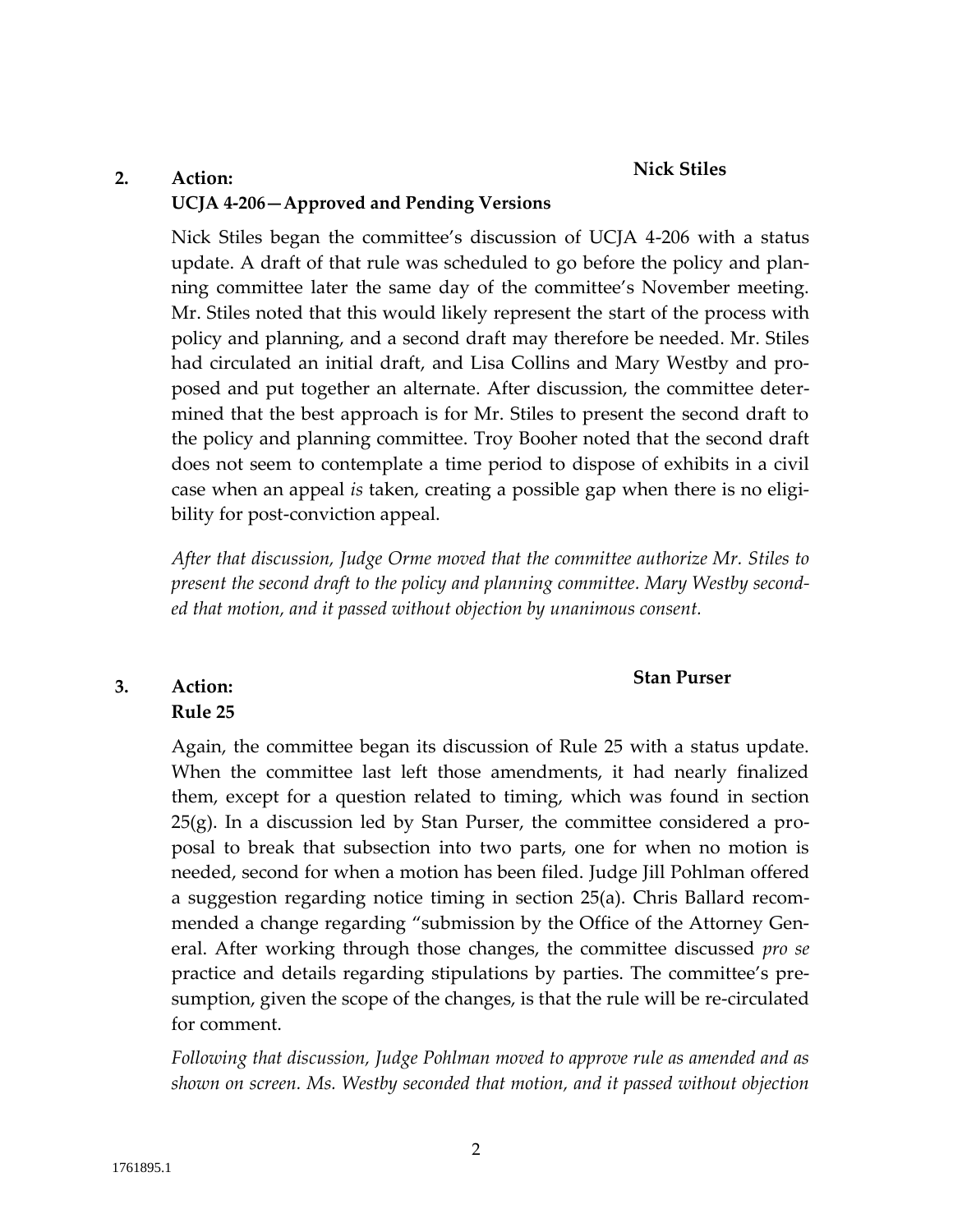*by unanimous consent.*

### **Clark Sabey**

## **4. Discussion: Rules 19 and 20—Update**

Clark Sabey reminded the committee of the problem at issue: Rule 20 makes no mention of Post-Conviction Remedies Act. The Supreme Court was interested in bringing that to the committee's attention, and suggested that it would be appropriate to mention the PCRA. The committee discussed whether PCRA filing issues can be addressed via a rule change, then identified what may be needed: aew opening section that says, "If you're trying to seek post-conviction relief, you need to do that in district court. If you file here, it will be referred to district court." The committee considered a further question: Is Rule 20 expressly addressed in correspondence from the appellate courts? And might it make sense to eliminate Rule 20 altogether? The committee noted another open question regarding the potential existence of some habeas power outside Rule 65 and PCRA.

*After that discussion, Mr. Sabey moved to refer the proposed amendments to Rule 20 (and/or Rule 19) to a sub-committee consisting of Mr. Sabey, Ms. Westby, and Mr. Ballard. Ms. Westby seconded, and that motion passed without objection by unanimous consent.*

### **Lisa Collins**

## **5. Action: Rule 3**

Ms. Collins led the committee in a discussion of proposed changes to Rule 3. Those changes add language to deal with a problem regarding notices of appeal and vexatious litigants. Mr. Sabey noted that Rule 83 of the Utah Rules of Civil Procedure is very global and doesn't exclude notices of appeal. As a result, the committee noted, the best option may be to have Civil Rules committee look at this problem, as well.

*Given the committee's ongoing discussions about how best to formulate and coordinate rule changes to address this problem, Lisa Collins moved to table the proposed amendments until the committee meets again. Judge Pohlman seconded that motion. The committee intends to present this issue to civil rules committee, stressing importance of the practice of not imposing a pre-filing requirement with respect to notices of appeal.*